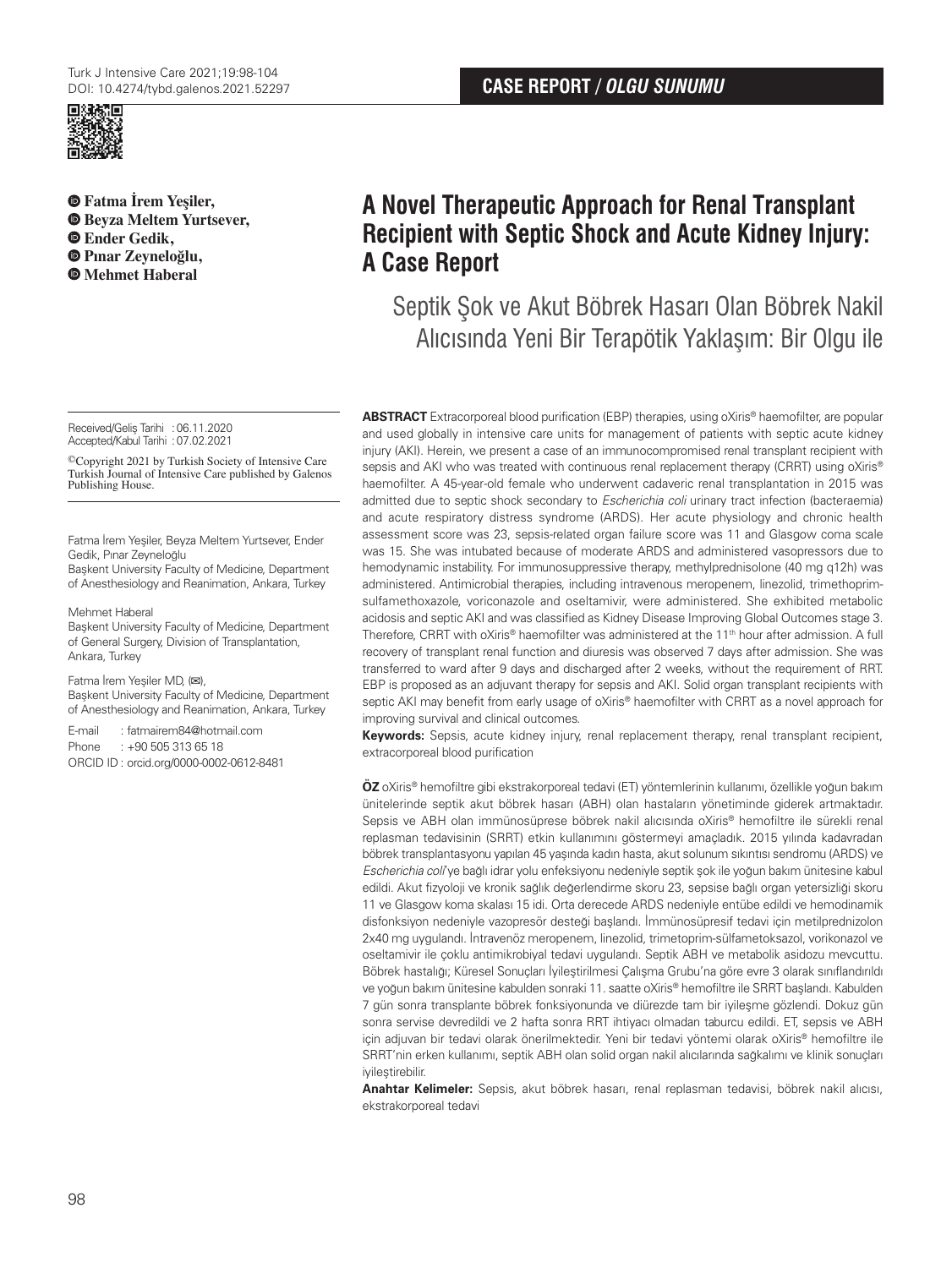#### **Introduction**

Sepsis is one of the most important causes of acute kidney injury (AKI) in intensive care unit (ICU). It can be seen in approximately 50% of critically ill patients with severe AKI (1,2). If a patient with septic AKI has hemodynamic instability and/or fluid overload, continuous renal replacement therapy (CRRT) is recommended for treatment (3).

Extracorporeal blood purification (EBP) is suggested as an adjuvant therapy for sepsis aimed at correcting organ dysfunctions associated with the dysregulated immune system (4). The oXiris® hemofilter has a high permeability polyacrylonitrile (AN69) based membrane (1,5). It is a next-generation EBP device that has high adsorption capacity for CRRT and both endotoxins and cytokine removal (5-7).

Several cytokines such as interleukin-1 (IL-1), IL-6 and tumor necrosis factor-alpha (TNF- $\alpha$ ) increase in sepsis. There is a significant relationship between increased levels of these cytokines and morbidity and mortality. oXiris® hemofilter purifies the majority of immune system mediators. There are in vitro filtration and observational studies showing that all IL-10 and 90% of IL-6 and TNF- $\alpha$  are removed from the blood (8). Endotoxin adsorption is an innovative approach involved in management of sepsis. It controls the systemic inflammatory response that causes acute tissue and organ damage in sepsis (9).

The use of EBP therapies such as oXiris® hemofilter for management of septic AKI patients are popular worldwide in intensive care settings. Mondhe et al. (10) presented a poster describing the use of oXiris® hemofilter in a liver transplant recipient with sepsis and AKI. We present a successful clinical report of an immunocompromised renal transplant recipient with sepsis and AKI treated with CRRT using a oXiris® hemofilter.

## **Case Report**

A 45-year-old female was hospitalized with nausea, vomiting and dysuria. Empirical antibiotic treatment was started with ertapenem due to urinary tract infection. The patient was admitted to ICU from the ward due to rapid deterioration of her clinical status. She had metabolic acidosis, respiratory distress and severe hemodynamic instability with need for vasopressor support. In the medical history, she had hypertension, diabetes mellitus type 2 and she underwent cadaveric renal transplantation 4 years

On physical examination, she was awake at ICU admission. Her vitals were as follows: Heart rate: 125/ minute, respiratory rate: 32/min, and blood pressure: 69/43 mmHg and body temperature (axillary measurement): 36.5 ˚C. In lung auscultation, coarse rales were present in the middle-lower areas of both hemithorax. Acute Physiology and Chronic Health Assessment-II (APACHE-II) score was 23, Sequential Organ Failure Assessment (SOFA) score was 11 and Glasgow coma score (GCS) was 15. Arterial blood gas (ABG) was pH: 7.22, partial oxygen pressure (PaO<sub>2</sub>): 62.3 mmHG, partial carbon dioxide pressure (PaCO<sub>2</sub>): 26.3 mmHg, bicarbonate (HCO<sub>3</sub>): 9.8 mmol/L, lactate: 1.7 mmol/L, oxygen saturation (SaO $_{\rm 2}$ ): 90.8% under nasal oxygen therapy of 6 lt/min at ICU admission. PaO<sub>2</sub>/FiO<sub>2</sub> (inspired oxygen fraction) ratio was 141.5 in accordance with moderate acute respiratory distress syndrome (ARDS). Chest X-ray showed bilateral patchy infiltrates on the middle-lower areas of both hemithorax and computerized tomography of the thorax confirmed bilateral patchy alveolar infiltrates, ground-glasses and consolidations (Figure 1).

The hemodynamic status was instable so, norepinephrine infusion was started at 0.1 µg/kg/min and rapidly increased to 1.5 µg/kg/min, in combination with dobutamine infusion at 5 µg/kg/min. An advanced hemodynamic monitoring system (Most Care® powered by Pressure Recording Analytical Method, PRAM; Vytech Health®, Padova, Italy) was applied. She was treated according to the sepsis bundle guidelines, including administration of hydrocortisone dosages (200 mg/ day on 4 days) for septic shock. Then, methylprednisolone



**Figure 1.** Chest X-ray and computerized tomography of the thorax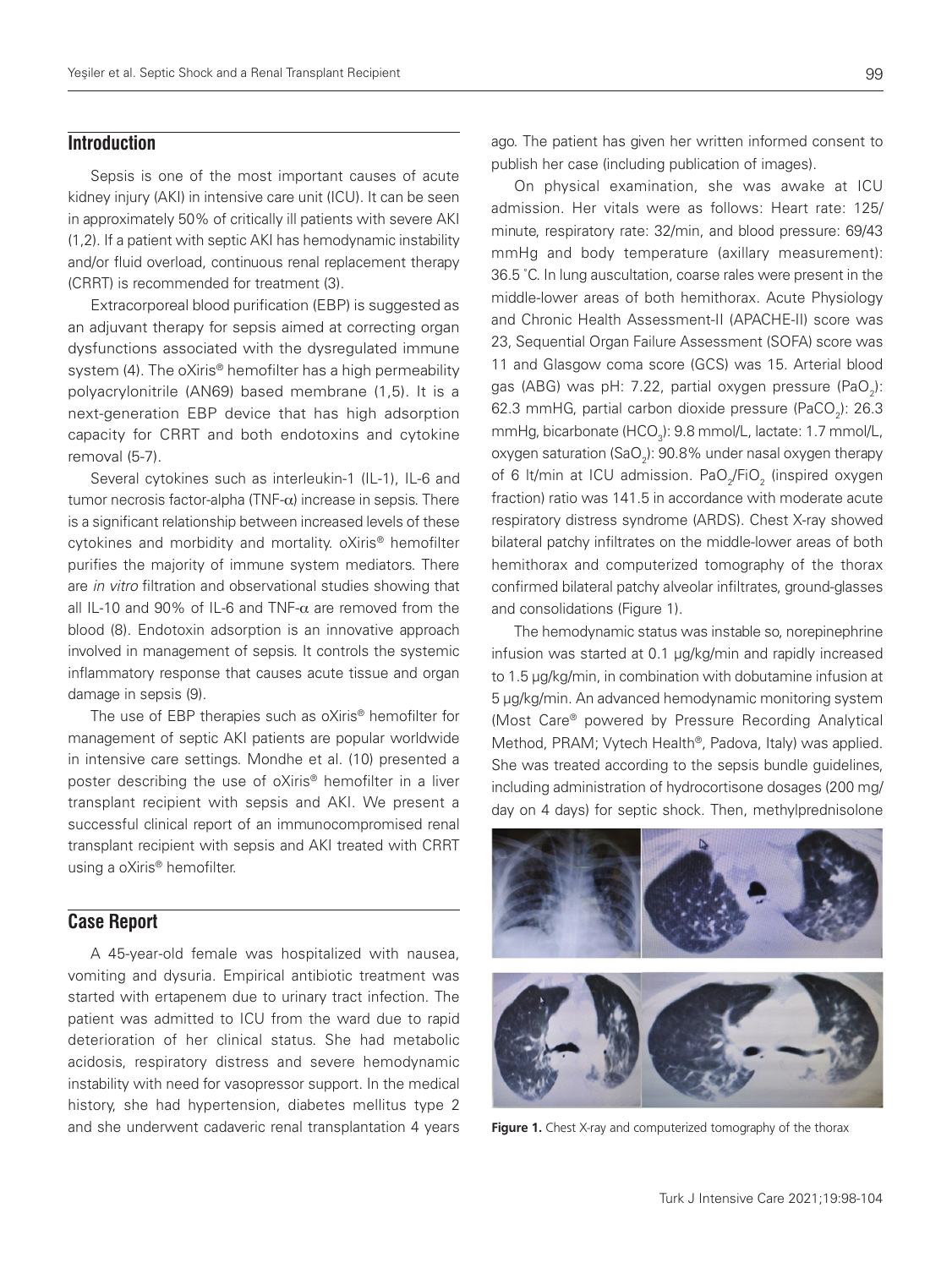was administered 40 gm q12h for 9 days. She was intubated 5th hour after ICU admission because of moderate ARDS and ventilated by intellivent adaptive support ventilation mode for 6 days.

Laboratory parameters were presented in Table 1. There were elevated inflammatory marker plasma levels, increased blood urea nitrogen and serum creatinine. ABG analysis revealed metabolic acidosis on ICU admission (pH: 7.22, pCO<sub>2</sub>: 24.4 mmHg, base excess: -16.3 mmol/L, HCO<sub>3</sub>: 9.8mmol/L, lactate: 1.7 mmol/L). Renal biopsy was performed, and infection-associated acute tubulointerstitial nephritis was diagnosed.

Due to a further increase in retention parameters and metabolic acidosis, she was classified as Kidney Disease Improving Global Outcomes (KDIGO) stage 3, so she received CRRT for the following 7 days. Continuous venovenous hemodiafiltration (CVVHDF) using Prismaflex CRRT machine (Baxter, Deerfield, IL, USA and Gambro Hospal, Stockholm, Sweden) and the oXiris® hemofilter with citrate anticoagulant was initiated at 11<sup>th</sup> hour of admission to the ICU and it was stopped at 96<sup>th</sup> hour of treatment. Due to volume overload, ultrafiltration was attempted and was successfully established at 50-250 mL/h in order to reduce the positive fluid balance. Blood flows was set at 100 mL/min and dialysis maintained in the range of 25-30 mL/kg/h (Table 2). The CVVHDF was stopped after 168 hours because of renal recovery. The therapy ensured a progressive improvement in her hemodynamic status and a reduction vasopressor requirements (Table 3).

Escherichia coli was isolated in the blood and the urine culture. Antimicrobial therapy with intravenously meropenem (2 gram every 8 h) for 13 days, linezolid (600 mg every 12 h) for 8 days, trimethoprim-sulfamethoxazole (400 mg every 8 h-dosing is based upon the trimethoprim component) for 14 days, oral voriconazole (200 mg every 12 h) 14 days and oral oseltamivir (75 mg every 12 h) for 5 days were administered. Polymerase chain reaction tests of influenza type A-B,

| Table 1. Laboratory parameters of inflammation and organ dysfunction throughout the treatment period |                     |                     |         |                     |                     |                     |                     |                     |                     |
|------------------------------------------------------------------------------------------------------|---------------------|---------------------|---------|---------------------|---------------------|---------------------|---------------------|---------------------|---------------------|
| Day                                                                                                  | 1 <sup>st</sup> day | 2 <sup>nd</sup> dav | 3rd day | 4 <sup>th</sup> dav | 5 <sup>th</sup> day | 6 <sup>th</sup> day | 7 <sup>th</sup> day | 8 <sup>th</sup> day | 9 <sup>th</sup> day |
| Hgb (g/dL)                                                                                           | 10.2                | 8.8                 | 9.9     | 10                  | 10.2                | 9.5                 | 8.7                 | 7.9                 | 9.3                 |
| Hct (%)                                                                                              | 30.7                | 27.9                | 31      | 32.1                | 29                  | 30.2                | 27.4                | 25.5                | 28.5                |
| Platelet (10 <sup>3</sup> /µl)                                                                       | 69                  | 65                  | 69      | 63                  | 88                  | 68                  | 64                  | 53                  | 72                  |
| WBC (10 <sup>3</sup> /µl)                                                                            | 10.8                | 17.1                | 16.7    | 13.8                | 17.2                | 16.3                | 10.8                | 5.36                | 5.98                |
| PT (sec.)                                                                                            | 20.5                | 19.2                | 15      | 13.8                | 13                  | 13.3                | 13.6                | 13.6                | 13.5                |
| <b>INR</b>                                                                                           | 1.8                 | 1.69                | 1.32    | 1.2                 | 1.14                | 1.16                | 1.19                | 1.19                | 1.18                |
| BUN (mg/dL)                                                                                          | 59.3                | 42                  | 43      | 57                  | 56                  | 43                  | 32                  | 33                  | 43                  |
| $Cr$ (mg/dL)                                                                                         | 3.88                | 3.03                | 2.11    | 2.07                | 1.78                | 1.62                | 1.22                | 1.39                | 2.11                |
| Na (mg/dL)                                                                                           | 138                 | 133                 | 133     | 130                 | 130                 | 133                 | 130                 | 135                 | 136                 |
| K (mg/dL)                                                                                            | 3                   | 3.6                 | 3.9     | 3.6                 | 4                   | 3.5                 | 3.9                 | 3.9                 | 3.7                 |
| Cl (mg/dL)                                                                                           | 103                 | 99                  | 98      | 96                  | 95                  | 98                  | 97                  | 102                 | 104                 |
| $P$ (mg/dL)                                                                                          | 4.78                | 3.2                 | 3.7     | 3.4                 | 4.3                 | 4.3                 | 2.6                 | 1.9                 | 3                   |
| Albumin (g/dL)                                                                                       | 2.9                 | 2.9                 | 3       | 2.9                 | 3                   | 2.8                 | 2.7                 | 2.5                 | 2.5                 |
| AST (U/L)                                                                                            | 42                  | 43                  | 40      | 38                  | 29                  | 25                  | 23                  | 26                  | 27                  |
| ALT (U/L)                                                                                            | 8                   | 19                  | 19      | 15                  | 14                  | 11                  | 11                  | 13                  | 16                  |
| T. bil (mg/dL)                                                                                       | 0.57                | 0.7                 | 0.7     | 0.6                 | 0.4                 | 0.5                 | 0.5                 | 0.6                 | 0.5                 |
| D. bil (mg/dL)                                                                                       | 0.42                | 0.3                 | 0.4     | 0.4                 | 0.2                 | 0.3                 | 0.5                 | 0.2                 | 0.2                 |
| Lactate (mmol/L)                                                                                     | 2.7                 |                     | 1.2     | 1.2                 | 1.9                 | 1.4                 | 0.9                 | 1.3                 |                     |
| CRP (mg/L)                                                                                           | 337                 | 525                 | 361.1   | 242                 | 141                 | 77                  | 70.7                | 43.4                | 28.3                |
| PCT (µg/L)                                                                                           | 59                  |                     | 15      |                     | 5.5                 |                     | 2.8                 |                     | 0.25                |

Hgb: Hemoglobin, Hct: hematocrit, WBC: white blood cell, PT: prothrombin time, INR: international normalized ratio, BUN: blood urea nitrogen, Cr: creatinine, Na: sodium, K: potassium, Cl: chloride, P: phosphate, AST: aspartate aminotransferase, ALT: alanin aminotransferase, T. bil: total bilirubin, D. bil: direct bilirubin, CRP: C-reactive protein, PCT: procalcitonin, sec: second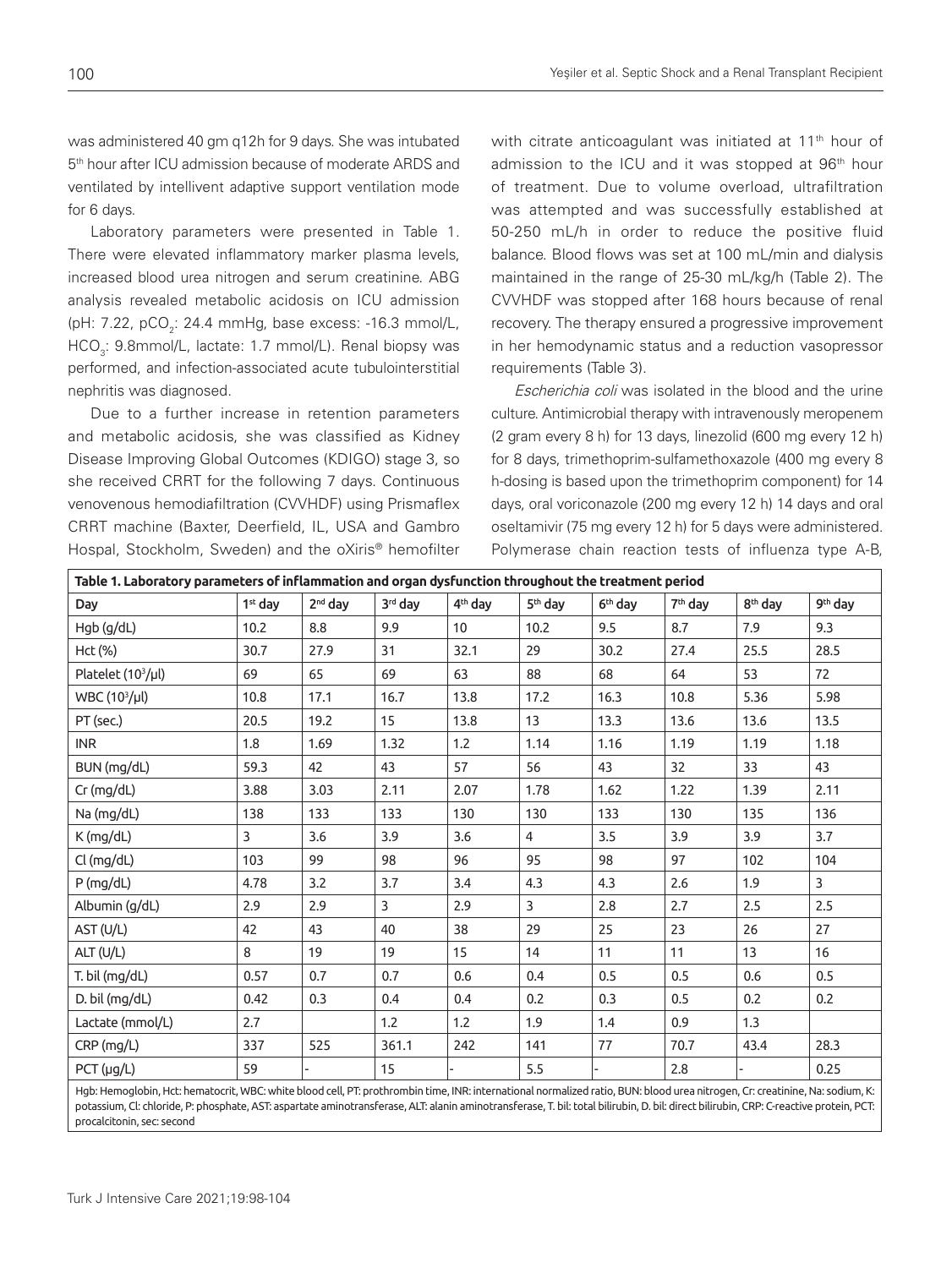respiratory syncytial virus and cytomegalovirus DNA were negative. Pneumocystis pneumonia was not detected in bronchoalveolar lavage.

She was extubated after 6 days. A recovery of transplant renal function and diuresis was observed evidenced by increasing urine output and decreasing serum creatinine, which resulted in the discontinuation of CVVHDF after 7 days from the admission. Her glomerular filtration rate was 37 mL/min by the Cockcroft-Gault formula and 26.9 mL/ min/1.73 m<sup>2</sup> by the Modification of Diet in Renal Diseases Study formula. She was transferred to ward after 9 days and discharged after 2 weeks without requirement for renal replacement therapy.

#### **Discussion**

Sepsis is a combination of organ dysfunctions that occur with infection. This dysregulated host response has

physiologic, pathologic, and biochemical abnormalities. One of the most important recommendations in the management of sepsis is the urgent application of antibiotics within the first 3 hours of suspected sepsis (9). The first approach in the management of sepsis to control the source of infection by early and targeted intervention. The importance of endotoxin and cytokine removal in criticaly ill patients is increasing to improve outcomes (11). This case presented that the clinical situation improved with rapid infection source control, effective antibiotic administration, and early use of the oXiris® hemofilter with CRRT due to AKI within 6-24 hours of suspected sepsis.

oXiris® hemofilter is a combination of AN69 based membrane hemofilter, surface treatment with polyethyleneimine and grafted with heparin. It removes cytokines and endotoxins from blood circulation (12,13). Case series demonstrated that oXiris® hemofilter therapy reduced especially IL-6 level and improved hemodynamics

| Table 2. Setting changes of CRRT with oXiris® hemofilter                                                                                                         |                     |                     |         |                     |                     |                     |                     |                     |  |
|------------------------------------------------------------------------------------------------------------------------------------------------------------------|---------------------|---------------------|---------|---------------------|---------------------|---------------------|---------------------|---------------------|--|
| Day                                                                                                                                                              | 1 <sup>st</sup> day | 2 <sup>nd</sup> day | 3rd day | 4 <sup>th</sup> day | 5 <sup>th</sup> day | 6 <sup>th</sup> day | 7 <sup>th</sup> day | 8 <sup>th</sup> day |  |
| $Q_{b}$ , mL/min                                                                                                                                                 | 100                 | 100                 | 100     | 100                 | 100                 | 100                 | 100                 | 100                 |  |
| $Q_d$ mL/h                                                                                                                                                       | 250                 | 250                 | 250     | 100-250             | 250-500             | 500                 | 500                 | 500                 |  |
| Predilution, mL/h                                                                                                                                                | 1,500               | 1,500               | 1,500   | 1,500               | 1,500               | 1,500               | 1,500               | 1,500               |  |
| Postdilution, mL/h                                                                                                                                               | 250                 | 250                 | 250     | 100-250             | 250                 | 250                 | 250                 | 250                 |  |
| $Q$ , mL/h                                                                                                                                                       | 1,750               | 1,750               | 1,750   | 1,600-1,750         | 1,750               | 1,750               | 1,750               | 1,750               |  |
| UF, mL/h                                                                                                                                                         | $\mathbf 0$         | 50-250              | 250     | 100                 | 100-200             | 50-70               | 70                  | $\mathbf 0$         |  |
| UO, mL/24 h                                                                                                                                                      | 10                  | 40                  | 20      | 40                  | 5                   | 1,180               | 1,510               | 4,200               |  |
| Q.: Blood flow rate, Q.: dialysate flow rate, Q.: replacement fluid rate, UF: ultrafiltration rate, UO: urine output, CRRT: continuous renal replacement therapy |                     |                     |         |                     |                     |                     |                     |                     |  |

| Table 3. Hemodynamic and arterial blood gas analysis during CRRT with oXiris® hemofilter |  |
|------------------------------------------------------------------------------------------|--|

|                                                                                                                                                                                                                                                                                  | Oth<br>hour | 1st<br>hour | 6 <sup>th</sup><br>hour | 12 <sup>th</sup><br>hour | 24 <sup>th</sup><br>hour | 48 <sup>th</sup><br>hour | 72 <sup>nd</sup><br>hour | 96 <sup>th</sup><br>hour | 120 <sup>th</sup><br>hour | 144 <sup>th</sup><br>hour | 168 <sup>th</sup><br>hour |
|----------------------------------------------------------------------------------------------------------------------------------------------------------------------------------------------------------------------------------------------------------------------------------|-------------|-------------|-------------------------|--------------------------|--------------------------|--------------------------|--------------------------|--------------------------|---------------------------|---------------------------|---------------------------|
| рH                                                                                                                                                                                                                                                                               | 7.4         | 7.41        | 7.4                     | 7.38                     | 7.43                     | 7.42                     | 7.39                     | 7.4                      | 7.49                      | 7.53                      | 7.51                      |
| paO <sub>2</sub> (mmHg)                                                                                                                                                                                                                                                          | 89.5        | 86.1        | 111                     | 176                      | 45.2                     | 86.3                     | 83                       | 113                      | 93.6                      | 126                       | 124                       |
| paCO <sub>2</sub> (mmHg)                                                                                                                                                                                                                                                         | 28.6        | 31.4        | 32.7                    | 36.6                     | 34.1                     | 31.1                     | 29.7                     | 27.3                     | 27.2                      | 23.8                      | 26.3                      |
| HCO <sub>3</sub> (mmol/L)                                                                                                                                                                                                                                                        | 17.6        | 19.7        | 20.1                    | 21.6                     | 22.7                     | 20.1                     | 17.9                     | 16.9                     | 20.9                      | 19.9                      | 21.3                      |
| BE (mmol/L)                                                                                                                                                                                                                                                                      | $-6.2$      | $-4.1$      | $-3.8$                  | $-2.6$                   | $-0.9$                   | $-3.5$                   | -6                       | $-6.8$                   | $-1.9$                    | $-2.5$                    | $-1.3$                    |
| Lactate (mmol/L)                                                                                                                                                                                                                                                                 | 3.3         | 2.6         | $\overline{2}$          | 1.5                      | 1.3                      | 1.3                      | 1.7                      | $\overline{2}$           | 1.4                       | 1.4                       | 1.1                       |
| Urine output (mL/h)                                                                                                                                                                                                                                                              | $\mathbf 0$ | $\Omega$    | $\mathbf 0$             | 0.4                      | $\mathbf{0}$             | $\Omega$                 | $\mathbf{0}$             | $\mathbf 0$              | $\mathbf{0}$              | 58                        | 70                        |
| N (mcg/kg/min)                                                                                                                                                                                                                                                                   |             |             | 1.5                     | 1.4                      | 0.9                      | 0.25                     | 0.25                     | 0.18                     | 0.08                      | 0.03                      |                           |
| D (mcg/kg/min)                                                                                                                                                                                                                                                                   | 5           | 5           | 5                       | 5                        | 5                        | 4                        | 4                        | 4                        | 3                         | 3                         |                           |
| <b>CVP</b>                                                                                                                                                                                                                                                                       | 8           | 8           | $\overline{7}$          | 6                        | 10                       | $\overline{7}$           | 6                        | 7                        | 7                         | 6                         | 4                         |
| SOFA score                                                                                                                                                                                                                                                                       | 11          |             |                         |                          | 11                       | 10                       | 9                        | 9                        | 8                         | 8                         | 5                         |
| PaO,: partial oxygen pressure, PaCO,: partial carbon dioxide pressure, HCO,: bicarbonate, BE: base excess, N: norepinephrine, D: dobutamine, CVP: central venous pressure,<br>SOFA: Sequential Organ Failure Assessment, min: minute, CRRT: continuous renal replacement therapy |             |             |                         |                          |                          |                          |                          |                          |                           |                           |                           |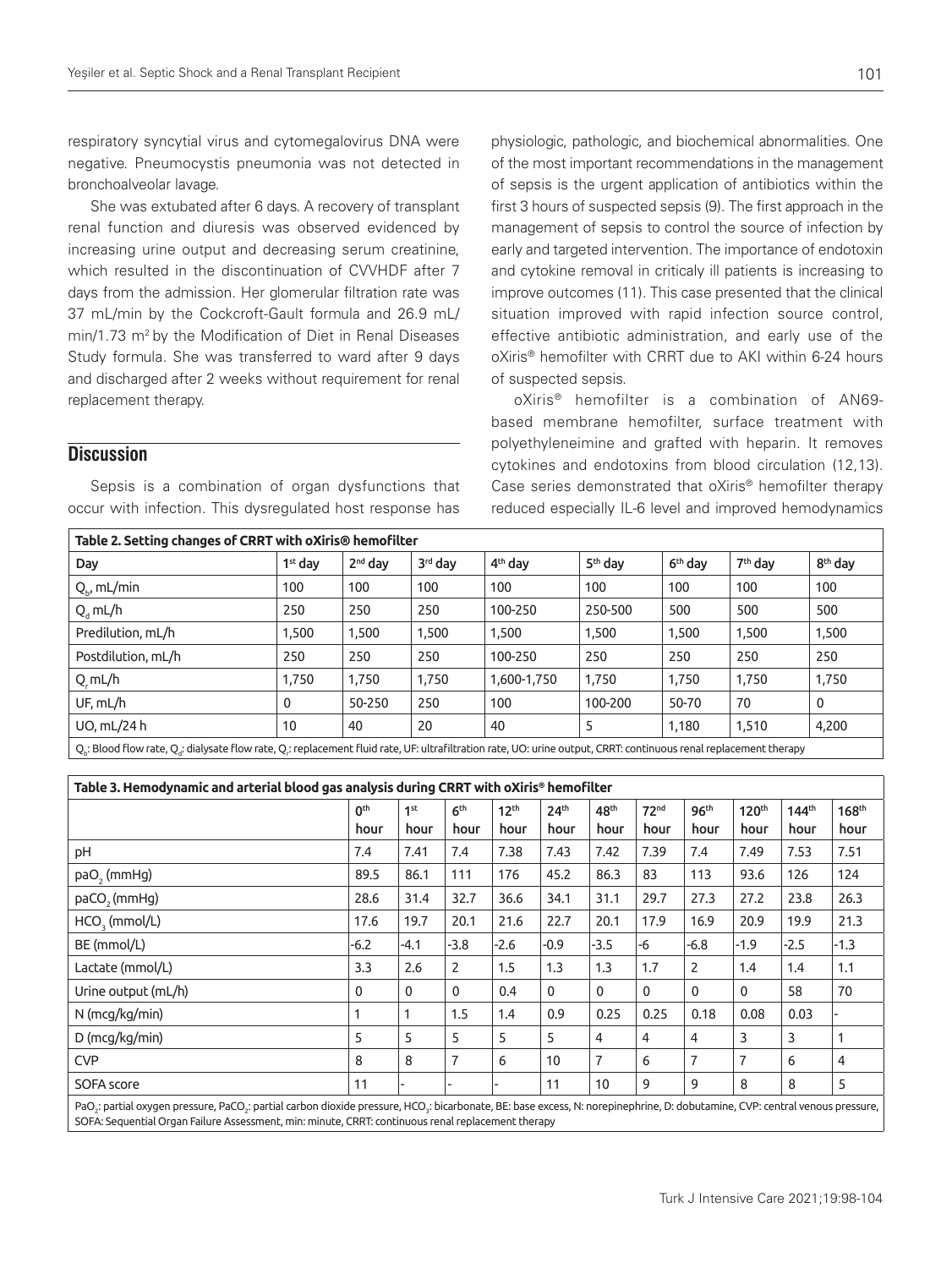(7). So, oXiris® hemofilter can be considered as a supportive therapy in the treatment of sepsis.

We presented a patient with *E. coli* bacteremia who had decrease in SOFA score, improved hemodynamics and reduction of vasopressor requirements with oXiris<sup>®</sup> hemofilter therapy (Table 3). Our results were similar to most studies researching the oXiris® hemofilter (14-16). Schwindenhammer et al. (17) reported their experiences with 31 septic shock patients using CRRT and the oXiris<sup>®</sup> hemofilter. They found that the most severe patients who received CRRT therapy with the oXiris® hemofilter also had higher observed survival than predicted by a severity score (SAPS II). There are studies showing that it improves hemodynamic status and hyperlactathemia in Gram negative bacilli-induced intra-abdominal sepsis. In the study of Shum et al. (14), oXiris® hemofilter and continuous venovenous hemofiltration (CVVH) were performed in 6 patients with septic AKI caused by Gram negative bacteria. The SOFA score decreased significantly after 48 hours in the oXiris<sup>®</sup> group. A significant decrease in the SOFA score at 72 hours was also observed in the study of Adamik et al. (15). In our case, we reported a 3-point decrease in the SOFA score 72 hours after the treatment. Also, Shum et al. (14) presented that *E. coli* accounted for 100% (6 patients) in the oXiris-CVVH group. The same bacteria from the blood and the urine culture of our patient was identified. Like our case, 4 patients with septic AKI who were applied renal replacement therapy with oXiris® hemofilter in China, were presented in the study of Zhang et al. (18). These cases in the literature and our case showed that the clinical condition of patients improved with rapid infection source control and the usage of oXiris® hemofilter within 6-24 hours in the management of suspected sepsis. Furthermore, 2 patients had gram negative sepsis as our patient.

Broman and Bodelsson (11) presented reduction of endotoxin levels after usage oXiris® hemofilter in 2 patients with Gram negative bacteria-induced septic shock including endotoxemia. KDIGO class 3 AKI was detected in both patients, and CRRT was started using an oXiris® hemofilter. Likewise, we presented a successful clinical report of an immunocompromised renal transplant recipient with gram negative septic shock and KDIGO grade 3-AKI treated with CRRT using a oXiris® hemofilter.

Determining the best time to start EBP with devices such as the oXiris® hemofilter is difficult and controversial. If a patient with septic AKI has a hyperinflammatory state

and/or hemodynamic instability, early usage of EBP with the oXiris® hemofilter may be considered without waiting for diagnostic confirmation of abnormal biomarker levels. Of course, it should be done together with the source of infection and standard sepsis care (19).

The timing of EBP with the oXiris<sup>®</sup> hemofilter is an important key factor. In the study of Govil et al. (20), a significant difference was observed in the SOFA score and vasopressor decrease in the group that used early Oxiris hemofilter. oXiris® hemofilter inception time was shorter in survivors than non-survivors (7.2 vs 12.5 hours) in the study of Tang et al. (21). A clinical trial involving 15 septic patients who were applied CRRT with the oXiris® hemofilter reported that the early inception of therapy improved outcomes before the organ damage started (22). In this case, oXiris<sup>®</sup> hemofilter was used on 11<sup>th</sup> hour after admission similar to literature.

oXiris® hemofilter improve hemodynamic status and lactate metabolism and increases respiratory capacity. The improvement is thought to be due to purification of cytokines, inflammatory mediators, endotoxin adsorption and the maintenance of fluid balance. In a clinical trial involving 40 septic patients who were applied CRRT with the oXiris® membrane, levels of procalcitonin, IL-6, endotoxin, norepinephrine and creatinine decreased after 24 hours of therapy (7). The dosage of noradrenaline is also decreased, as shown by Shum et al. (14) and Turani et al. (7). In our case, lactate level decreased in 6<sup>th</sup> hour of therapy, creatine and norepinephrine levels decreased 24 hours after treatment, procalcitonin decreased 48 hours later and she was extubated after 6 days.

Normally, it is recommended to change the filter set every 24 hours to ensure the filter performance. The product label includes the replacement of the hemofilter to an upper limit of 72 hours and/or a maximum through put of 780 L of blood (5). However, we used the filter continuously for 96 hours with citrate anticoagulation.

Immunoparalysis is observed in immunocompromised patients. So, the use of EBP therapies may also represent a good adjunctive therapy option in these patients with sepsis and multiple organ failure. Keles et al. (23) reported the a successful administration of CytoSorb® hemadsorption in an immunocompromised pediatric patient with collapsing glomerulopathy, ARDS, and sepsis. There is limited data about the usage of oXiris® hemofilter in immunocompromised adult patients in the literature.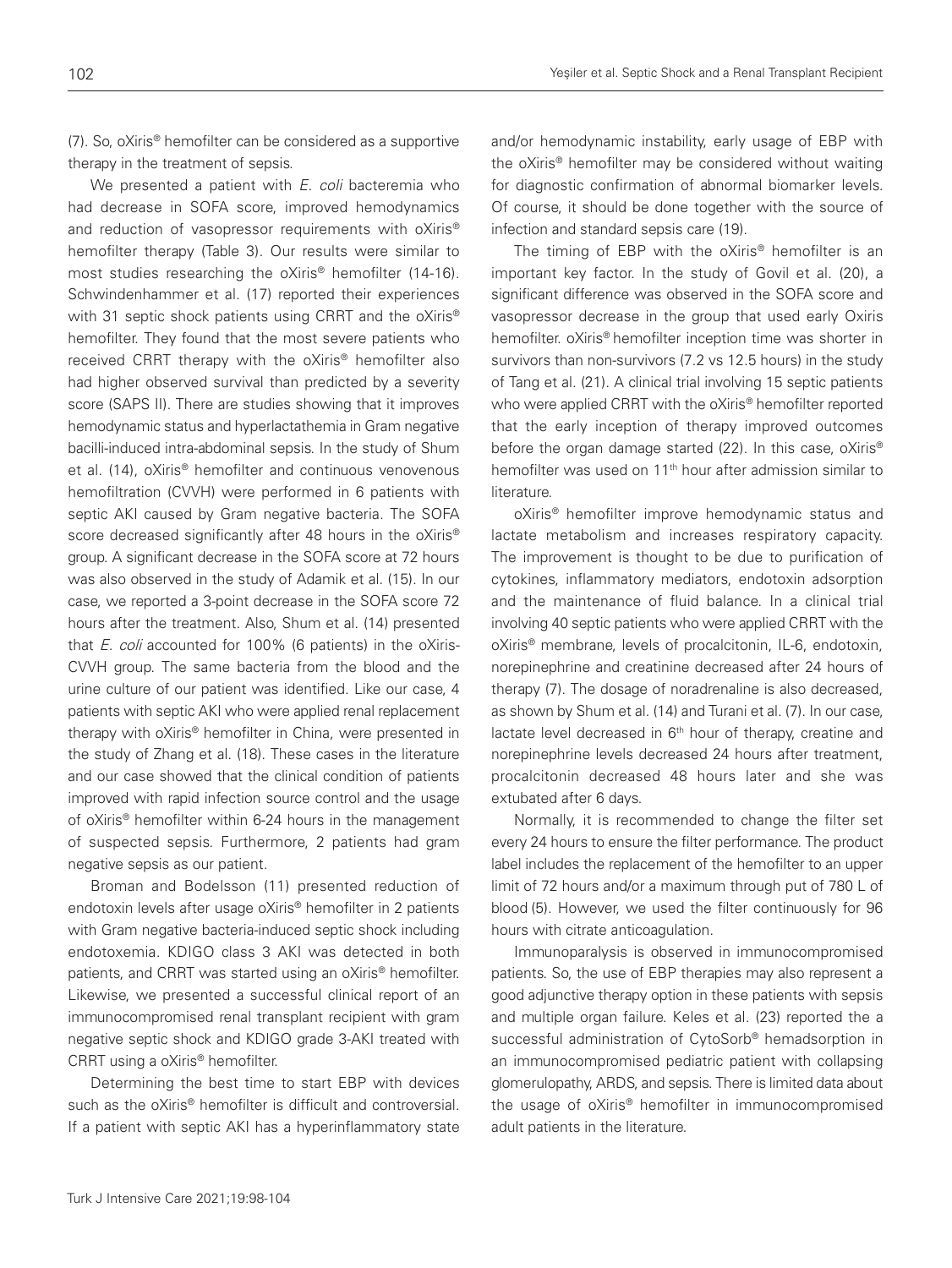The case report has some limitations. There is no clinical study in which loss of antibiotics and micronutrients with CRRT using a highly adsorptive hemofilter like oXiris® hemofilter was reported. A close drug-monitoring should be performed to ensure appropriate antibiotic concentrations. But, the monitoring could not be done because the antibiotic levels are not studied comprehensively in our hospital. One of our limitations was that we could not measure endotoxin and cytokine levels, so we could not detect the decrease due to treatment. This presentation is only a case report. Randomised controlled trials about this therapy will provide more useful information.

This is a case report that includes the successful use of oXiris® hemofilter in a renal transplant recipient with septic AKI. The use of EBP therapies in acute phase of septic shock and septic AKI may be beneficial for early improvement, decreasing vasopressor requirment, need for organ supports, the length of ICU stay and mortality. So, EBP is proposed as an adjuvant therapy for sepsis and AKI. Solid organ transplant recipients with septic AKI may benefit from early usage of oXiris® hemofilter with CRRT as a novel approach to improve survival and clinical outcomes. Further randomized control trials are recommended to prove the potential benefits of this treatment.

### **Ethics**

Informed Consent: The patient has given her written informed consent to publish her case (including publication of images).

Peer-review: Externally peer-reviewed.

#### Authorship Contributions

Surgical and Medical Practices: M.H., Concept: E.G., P.Z., M.H., Design: E.G., P.Z., M.H., Data Collection or Processing: F.İ.Y., B.M.Y., Analysis or Interpretation: F.İ.Y., E.G., P.Z., Literature Search: F.İ.Y., B.M.Y., Writing: F.İ.Y., B.M.Y., E.G.

**Conflict of Interest:** No conflict of interest was declared by the authors.

Financial Disclosure: The authors declared that this study received no financial support.